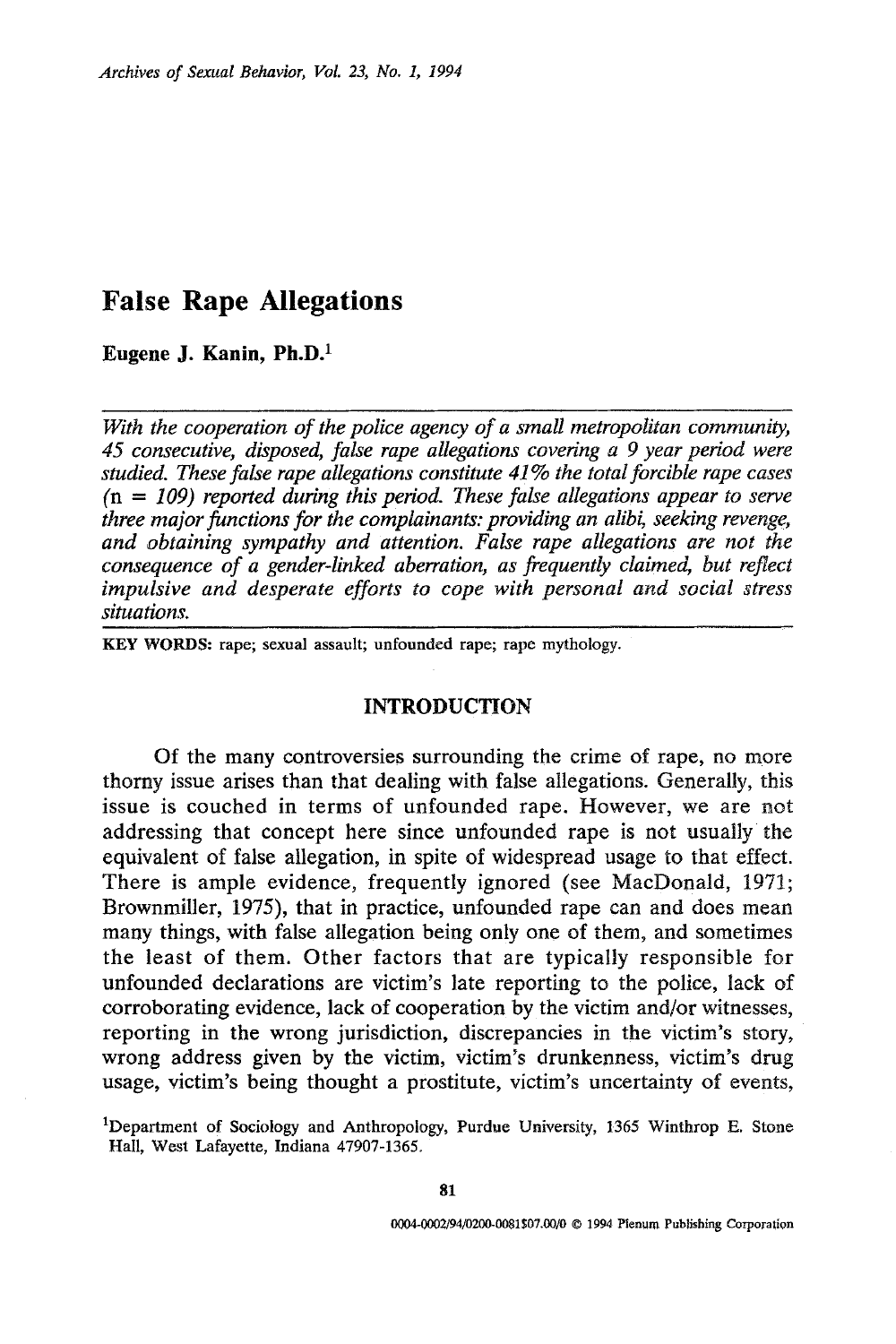victim's belligerence (Clark and Lewis, 1977; Hursch, 1977; Katz and Mazur, 1979; Kanin, 1985; LaFree, 1989). In sum, the foregoing largely represent those conditions that could seriously frustrate efforts to arrest and/or convict the offender. This paper deals exclusively with false rape allegations: the intentional reporting of a forcible rape by an alleged victim when no rape had occurred.

False rape charges have probably been in existence as long as the concept of rape. However, in the 20th century, medical jurisprudence saw a new development that enabled false allegations to be viewed as a singular instance of gender-related lying, something quite different in nature from the false accusations of robbery or burglary that were made by men. In short, false rape accusations became a reflection of a unique condition of women, not unlike that of kleptomania (Abelson, 1989). This new development was the masochistic nature of woman doctrine, a perspective that assumed women had a subconscious desire for rape, as evidenced by their rape fantasies (Freud, 1933; Deutsch, 1944; Horney, 1933), and that neurotic individuals would convert their fantasies into actual beliefs and memory falsification (for an extensive and critical treatment of this perspective, see Edwards, 1981, 1983; Kanin, 1982; Bessmer, 1984). In addition, some influential medical figures adopted the position that false rape allegations were widespread (Menninger, 1933; Guttmacher and Weihofen, 1952). Many legal scholars enthusiastically endorsed this medical position (Wigmore, 1940; Juliver, 1960; Comment, 1973; Hibey, 1973) and commonly recommended that rape complainants be routinely subjected to psychiatric examination in order to determine their truthfulness (Guttmacher and Weihofen, 1952; Sherwin, 1973; Comment, 1973). An American Bar Association committee offered a similar recommendation to this effect as early as 1937-1938 (Weihofen, 1959).

In the legal literature, *pseudologia phantastica* became the authoritative scientific label for the condition responsible for false rape reporting (Grablewski, 1958; Juliver, 1960). Pseudologia phantastica was described as a "Delusional state in which the complainant truly believes that she had been raped although no rape, and perhaps no sexual contact of any kind, had taken place. Since she firmly believes this non-fact, her story is unshakable" (Bessmer, 1984). Less pretentious legal scholars made the same point by merely making references to delusional and hysterical states (Smith, 1953-1954; Comment, 1970). In recent years, however, possibly as a response to the women's movement, members of the mental health and legal community have become markedly less likely to express such a position on false rape allegations. In England, judges still rather freely comment on the mendacious nature of women (Lowe, 1984).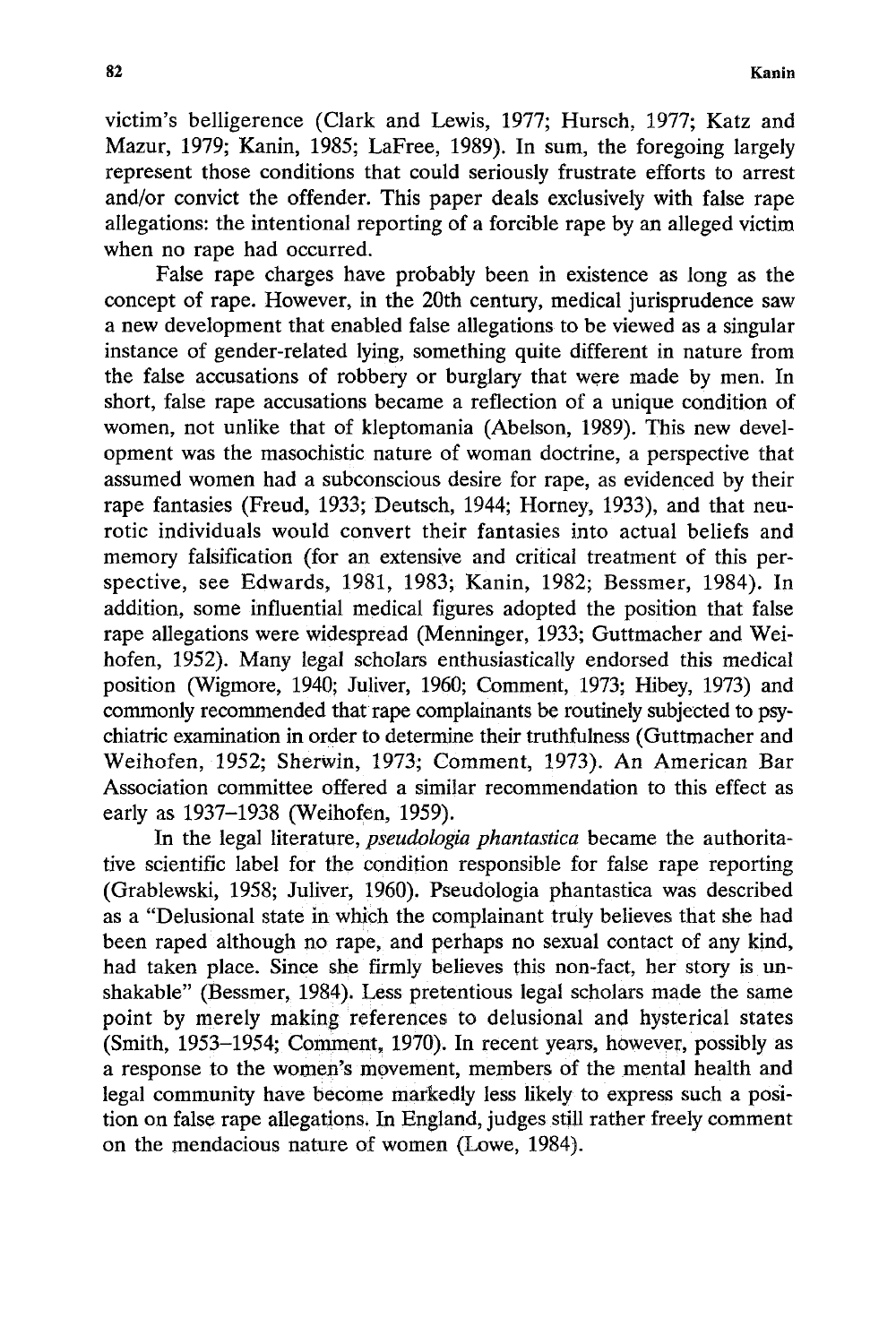Currently, the two main identifiable adversaries involved in the false rape allegations controversy are the feminists and the police. The feminists are by far the most expressive and prominent on this issue. Some feminists take the position that the declaration of rape as false or unfounded largely means that the police do not believe the complainant; that is, the rape charges are real reflections of criminal assault, but the agents of the criminal justice system do not believe them (Brownmiller, 1975; Russell, 1984). Some feminists virtually deny the existence of false rape accusations and believe the concept itself constitutes discriminatory harassment toward women (see Grano, 1990). On the other hand, police are prone to say the reason for not believing some rape complainants resides in the fact that the rapes never occurred (Payton, 1967; Wilson, 1978; Jay, 1991). Medical Examiners lend support to this police position by emphasizing the ever-present possibility that rape complainants may be lying (Shiff, 1969, 1971).

The purpose of this paper is to report our findings on the incidence and dynamics of false rape allegations from a long-term study of one city's policy agency.

# **METHOD**

This investigation is essentially a case study of one police agency in a small metropolitan area (population  $= 70,000$ ) in the Midwestern United States. This city was targeted for study because it offered an almost model laboratory for studying false rape allegations. First, its police agency is not inundated with serious felony cases and, therefore, has the freedom and the motivation to record and thoroughly pursue all rape complaints. In fact, agency policy forbids police officers to use their discretion in deciding whether to officially acknowledge a rape complaint, regardless how suspect that complaint may be. Second, the declaration of a false allegation follows a highly institutionalized procedure. The investigation of all rape complaints always involves a serious offer to polygraph the complainants and the suspects. Additionally, for a declaration of false charge to be made, the complainant must admit that no rape had occurred. She is the sole agent who can say that the rape charge is false. The police department will not declare a rape charge as false when the complainant, for whatever reason, fails to pursue the charge or cooperate on the case, regardless how much doubt the police may have regarding the validity of the charge. In short, these cases are declared false only because the complainant admitted they are false. Furthermore, only one person is then empowered to enter into the records a formal declaration that the charge is false, the officer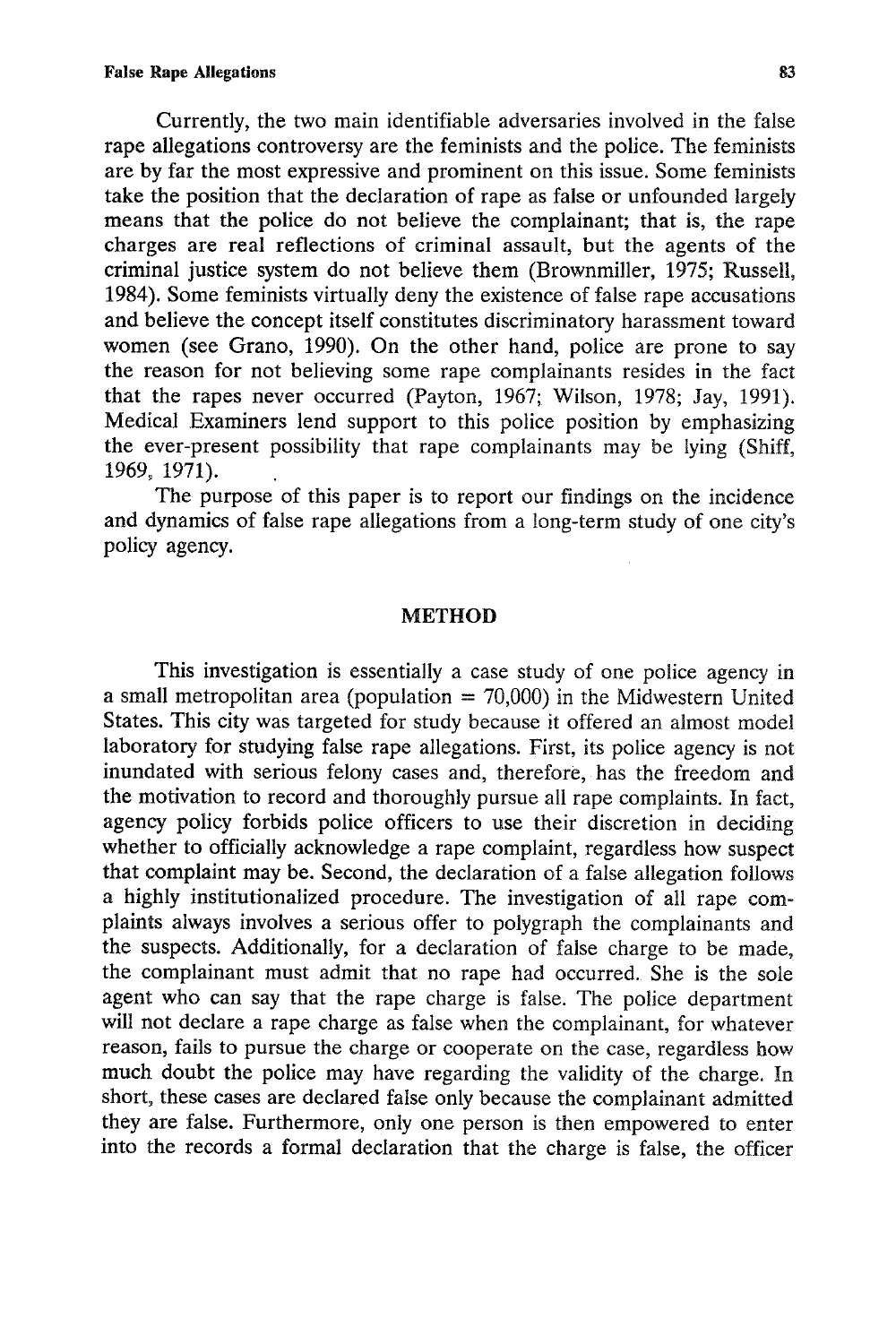in charge of records. Last, it should be noted that this department does not confuse reported rape attempts with completed rapes. Thus, the rape complainants referred to in this paper are for completed forcible rapes only. The foregoing leaves us with a certain confidence that cases declared false by this police agency are indeed a reasonable --- if not a minimal-reflection of false rape allegations made to this agency, especially when one considers that a finding of false allegation is totally dependent upon the recantation of the rape charge.

We followed and investigated all false rape allegations from 1978 to 1987. A ranking police official notified us whenever a rape charge was declared false and provided us with the records of the case. In addition, the investigating officers provided any requested supplementary information so that we could be confident of the validity of the false rape allegation declarations.

#### FINDINGS

## **Incidence of False Allegations**

Widely divergent viewpoints are held regarding the incidence of false rape reporting (Katz and Mazur, 1979). For example, reports set the figure from lows of 0.25% (O'Reilly, 1984) and 1% (Krasner *et aL,* 1976) to highs of 80-90% (Bronson, 1918; Comment, 1968) and even 100% (see Kanin, 1985). All of these figures represent releases from some criminal justice agency or are estimates from clinical practitioners. The extraordinary range of these estimates makes a researcher suspect that inordinate biases are at work.

Regarding this study,  $41\%$  ( $n = 45$ ) of the total disposed rape cases  $(n = 109)$  were officially declared false during this 9-year period, that is, by the complainant's admission that no rape had occurred and the charge, therefore, was false. The incidence figure was variable from year to year and ranged from a low of 27% (3 out of 11 cases) to a high of 70% (7 out of 10 cases). The 9-year period suggests no trends, and no explanation has been made for the year-to-year fluctuation.

Although very little information exists regarding the characteristics of the complainant, some data can be offered. These false complainants are all white, largely of lower socioeconomic background, and the majority were modestly educated. Only three complainants had any education beyond high school. The mean age of these women was 22. On the basis of the limited information available, these women could not be distinguished from those whose complaints were recorded as valid.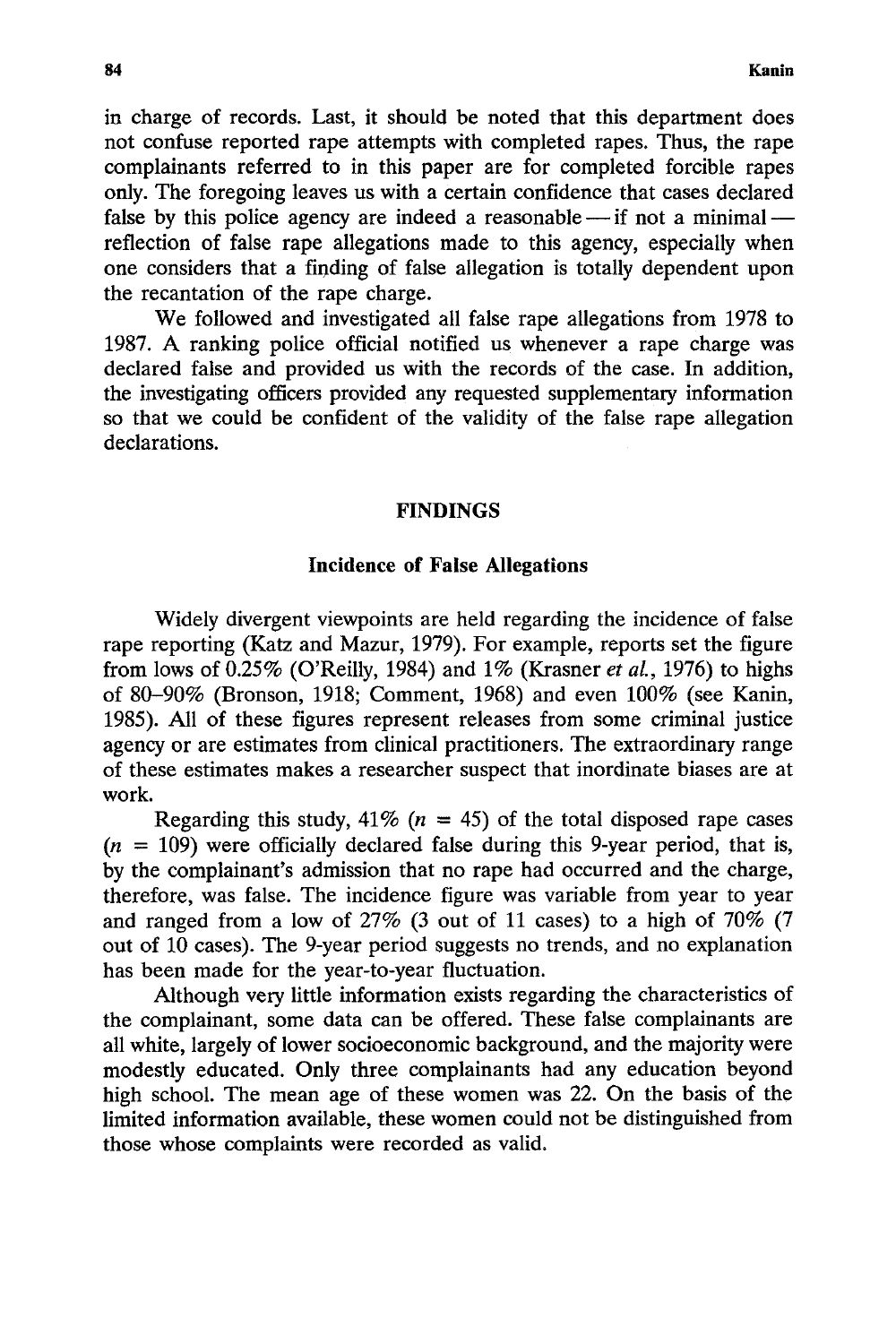The study of these 45 cases of false rape allegations inexorably led to the conclusion that these false charges were able to serve three major functions for the complainants: providing an alibi, a means of gaining revenge, and a platform for seeking attention/sympathy. This tripartite model resulted from the complainants' own verbalizations during recantation and does not constitute conjecture. Of course, we are not asserting that these functions are mutually exclusive or exhaustive; rather, these rape recantations focused on a single factor explanation. A possible objection to these recantations concerns their validity. Rape recantations could be the result of the complainants' desire to avoid a "second assault" at the hands of the police. Rather than proceed with the real charge of rape, the argument goes, these women withdrew their accusations to avoid the trauma of police investigation.

Several responses are possible to this type of criticism. First, with very few exceptions, these complainants were suspect at the time of the complaint or within a day or two after charging. These recantations did not follow prolonged periods of investigation and interrogation that would constitute anything approximating a second assault. Second, not one of the detectives believed that an incident of false recantation had occurred. They argued, rather convincingly, that in those cases where a suspect was identified and interrogated, the facts of the recantation dovetailed with the suspect's own defense. Last, the policy of this police agency is to apply a statute regarding the false reporting of a felony. After the recant, the complainant is informed that she will be charged with filing a false complaint, punishable by a substantial fine and a jail sentence. In no case, has an effort been made on the part of the complainant to retract the recantation. Although we certainly do not deny the possibility of false recantations, no evidence supports such an interpretation for these cases.

# **Alibi Function**

Of the 45 cases of false charges, over one-half  $(56\%, n = 27)$  served the complainants' need to provide a plausible explanation for some suddenly foreseen, unfortunate consequence of a consensual encounter, usually sexual, with a male acquaintance. An assailant is identified in approximately one half of these cases. Representative cases include the following:

An unmarried 16-year-old female had sex with her boyfriend and later became concerned that she might be pregnant. She said she had been raped by an unknown assailant in the hopes that the hospital would give her something to abort the possible pregnancy.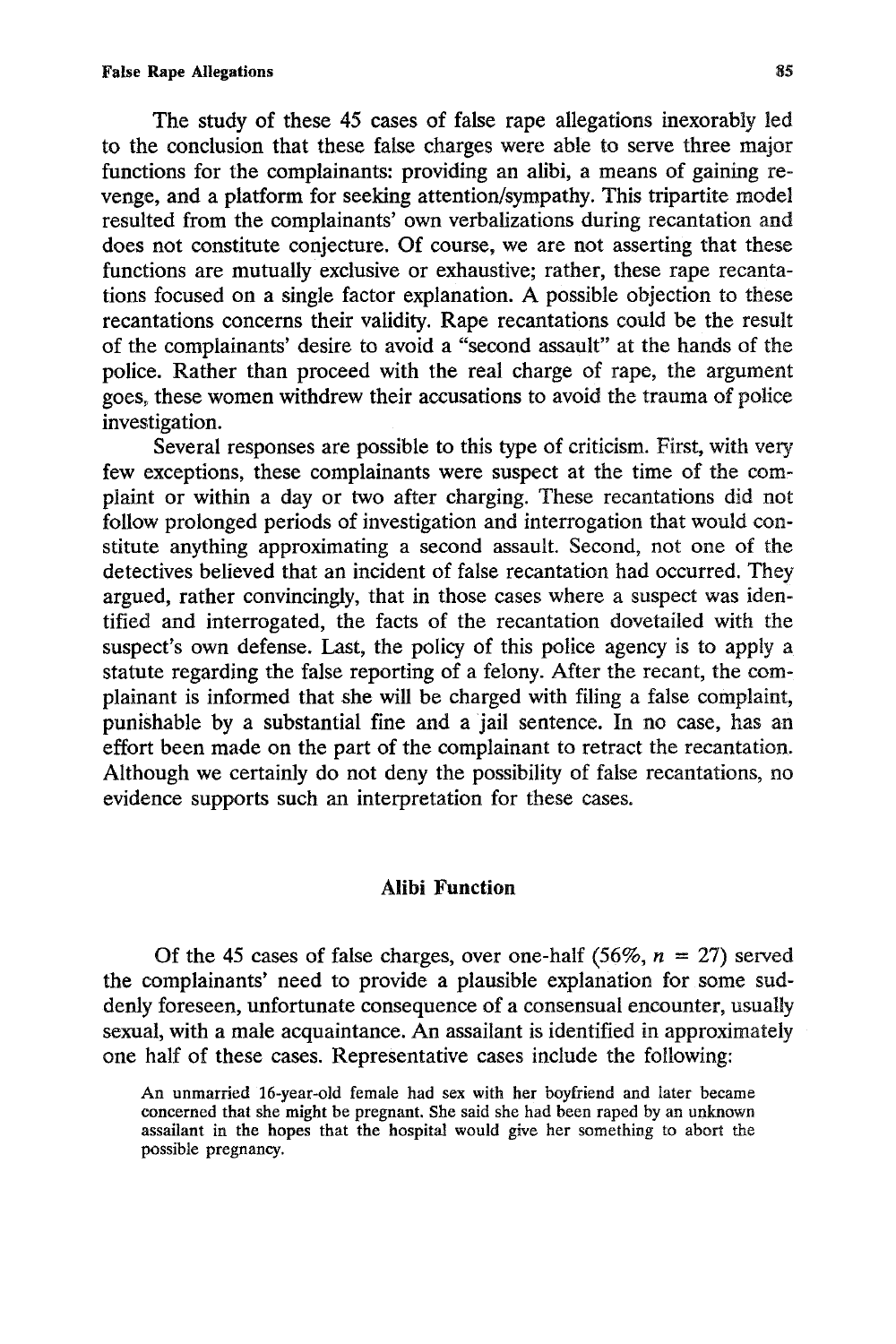A married 30-year-old female reported that she had been raped in her apartment complex. During the polygraph examination, she admitted that she was a willing partner. She reported that she had been raped because her partner did not stop before ejaculation, as he had agreed, and she was afraid she was pregnant. Her husband is overseas.

The above cases are prototypical cases where the fear of pregnancy is paramount **in motivating the rape charge. This theme is constant, only the scenario changes in that the lover is black, the husband is out of state on a job, the husband had a vasectomy, the condom broke. Only three cases**  deviated from this tradition:

A divorced female, 25 years of age, whose parents have custody of her 4-year-old ehild. She lost custody at the time of her divorce when she was declared an unfit mother. She was out with a male friend and got into a fight. He blackened her eye and cut her lip. She claimed she was raped and beaten by him so that she could explain her injuries. She did not want to admit she was in a drunken brawl, as this admission would have jeopardized her upcoming custody hearing.

A 16-year-old eomplainant, her girlfriend, and two male companions were having a drinking party at her home. She openly invited one of the males, a easual friend, to have sex with her. Later in the evening, two other male acquaintances dropped in and, in the presence of all, her sex partner "bragged" that he had just had sex with her. She quickly ran out to another girlfriend's house and told her she had been raped. Soon, her mother was called and the police were notified. Two days later, when confronted with the contradictory stories of her companions, she admitted that she had not been raped. Her charge of rape was primarily motivated by an urgent desire to defuse what surely would be public information among her friends at sehool the next day, her promiscuity.

A 37-year-old woman reported having been raped "by some nigger." She gave conflieting reports of the incident on two occasions and, when confronted with these, she admitted that the entire story was a fabrication. She feared her boyfriend had given her "some sexual disease," and she wanted to be sent to the hospital to ùger checked out." She wanted a respectable reason, i.e., as an innocent victim of rape, to explain the acquisition of her infection.

#### **Revenge**

**Essentially, this category involved a false rape report as a means of**  retaliating against a rejecting male. Twenty-seven percent  $(n = 12)$  of the **cases clearly seemed to serve this function. These rejections, however, ranged from the very evident cases of women who were sexually and emotionally involved with a reciprocating male to those women who saw themselves spurned from what was in reality the females' unilateral involvement. Regardless, these women responded with a false rape charge to perceived rejections. Because the suspect is always identified, the false allegations potentially pose the greatest danger for a miscarriage of justice. Examples of these types of cases are as follows:**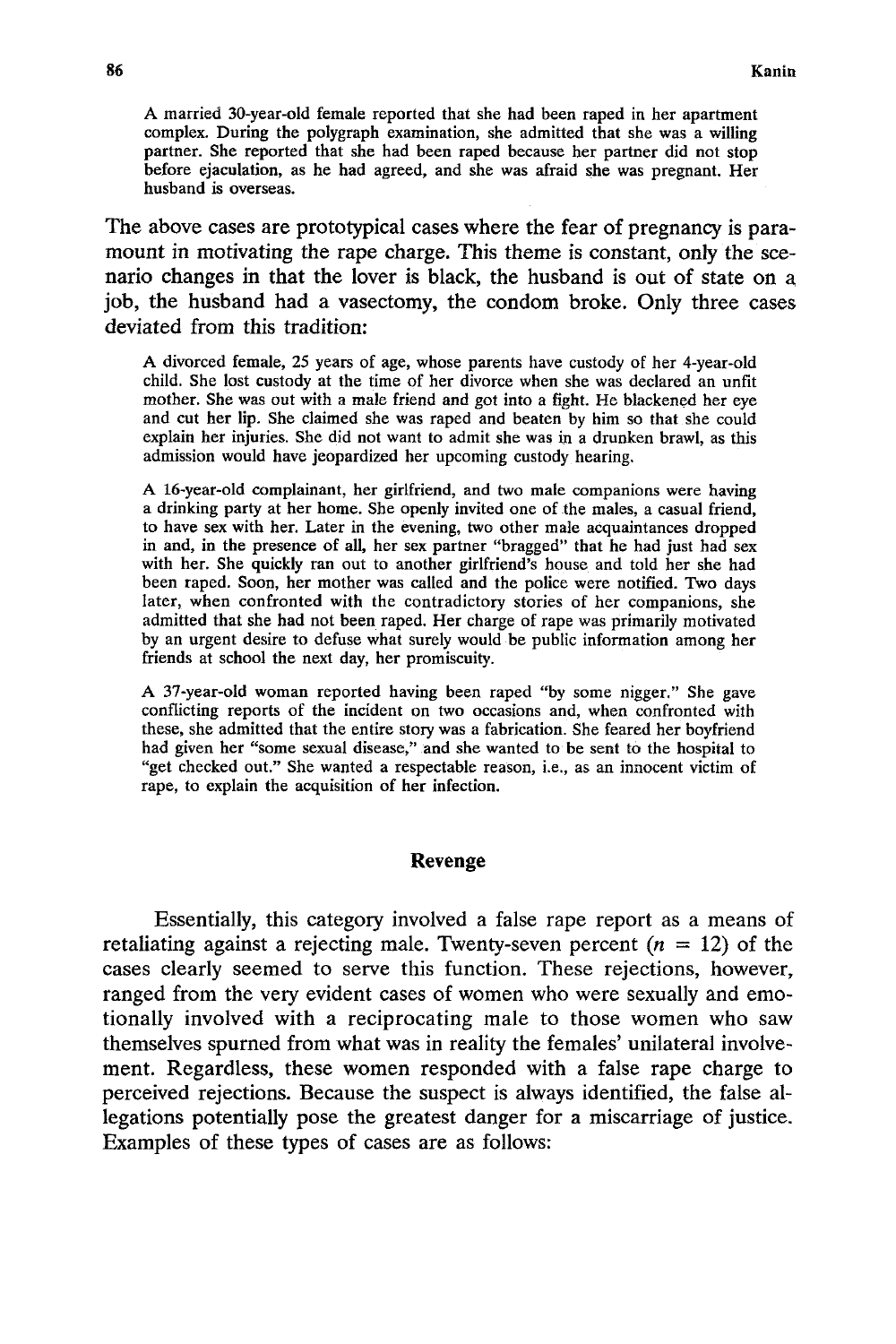An 18-year-oid woman was having sex with a boarder in her mother's house for a period of 3 months. When the mother learned of her behavior frorn other boarders, the rnother ordered the man to leave. The complainant learned that her Iover was packing and she weht to his room and told hirn she would be ready to leave with him in an hour. He responded with "who the hell wants you." She briefly argued with him and then proceeded to the police station to report that he had raped her. She admitted the false charge during the polygraph examination.

A 17-year-old female came to headquarters and said that she had been raped by a house parent in the group home in which she lived. A female house parent accornpanied her to the station and told the police she did not believe that a rape had occurred. The complainant failed the polygraph examination and then admitted that she liked the house parent, and when he refused her advances, she reported the rape to "get even with him."

A 16-year-old reported she was raped, and her boyfriend was charged. She later admitted that she was "mad at him" because he was seeing another girl, and she "wanted to get him into trouble."

#### **Attention/Sympathy-Getting Device**

Although this device seems to be the most extravagant use for which a false rape charge is made, it is also the most socially harmless in that no one was identified as the rapist. Approximately  $18\%$  ( $n = 8$ ) of the false charges clearly served this function. The entire verbalization of the charge is, by and large, a fabrication without base. The following are typical examples:

An unmarried female, age 17, abruptly left her girlfriends in the park one afternoon allegedly to go riding with a young man, a stranger she met earlier that morning who wanted her to smoke marijuana with him. Later that day, she told her friends she was raped by this man. Her friends reported the incident to the police, and the alleged vicüm went along with the rape charge because "I didn't want them to know that I lied to them." She explained that she manufactured this story because she wanted the attention.

An unmarried female, age 17, had been having violent quarrels with her mother who was critical of her laziness and style of life. She reported that she was raped so that her mother would "get off my back and give me a little sympathy."

An unmarried female, age 41, was in postdivorce counseling, and she wanted more attention and sympathy from her counselor because she "liked hirn." She fabricated a rape episode, and he took her to the police station and assisted her in making the charge. She could not back out since she would have to admit lying to hirn. She admitted the false allegation when she was offered to be polygraphed.

### **RELATED FINDINGS**

In addition to the foregoing, certain other findings and observations relevant to false allegations warrant comment. First, false ällegations failed to include accusations of forced sexual acts other than penile-vaginal inter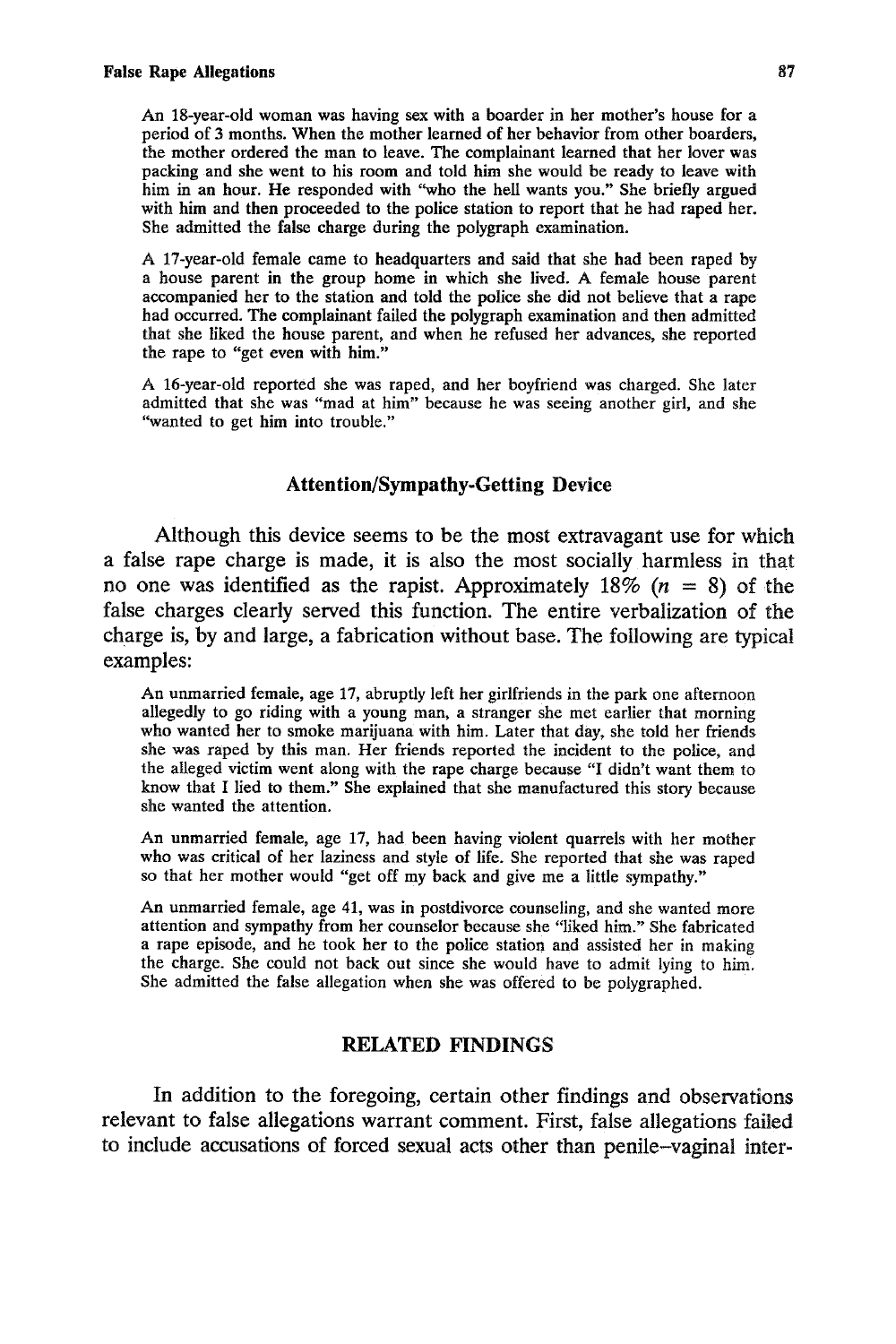course. Not one complainant mentions forced oral or anal sex. In contrast, these acts were included in approximately 25% of the founded forcible rape complaints. Perhaps it was simply psychologically and socially more prudent for these women to minimize the humiliation of sexual victimization by not embroidering the event any more than necessary. This phenomenon has been observed previously (McDowell and Hibler, 1987).

Second, although the literature liberally refers to various extortion scams as responsible for false rape charging (Comment, 1968; MacDonald, 1973), no such cases were encountered or could even be recalled by members of the police agency. This type of case may very weil be a period piece, or perhaps it was even then the exceptional case. Extraordinary attention would readily have been forthcoming since this theory nicely meshed with the position of prevailing authorities who stressed the omnipresent threat of female cunning and stealth. One authority, (MacDonald, 1973), for example, cited a 1918 article (Bronson) to illustrate a blackmail case since he never encountered one himself.

In a similar vein, no apparent case of pseudologia phantastica surfaced. The earlier view of a deluded complainant, tenaciously affirming her victimization, just does not appear here. These women were not inclined to put up a steadfast defense of their victimization, let alone pursue it into the courtroom. Recantation overwhelmingly came early and relatively easily. Certainly, false rape allegations can arise from a deluded condition but we failed to find indicators for what was once offered as the most common explanation for false rape allegation.

One of the most haunting and serious implications of false rape allegations concerns the possibility of miscarried justice. We know that false convictions occur, but this study only teils us that these false accusers were weeded out during the very early stages of investigation. However encouraging this result may be, we cannot claim that false charging does not incur suffering for the accused. Merely to be a rape suspect, even for a day or two, translates into psychological and social trauma.

## **CONCLUSIONS**

We feel that these false accusations can be viewed as the impulsive and desperate gestures of women simply attempting to alleviate understandable conditions of personal and social distress and that, as an aggregate, labels connoting pathology, e.g., delusional states, are uncalled for. One can be tempted to pigeonhole this type of conduct since we view it as extreme, as deviant, as criminally reckless. At first glance, false rape allegation seems to be a rather extreme gesture to satisfy alibi, revenge, or attention needs.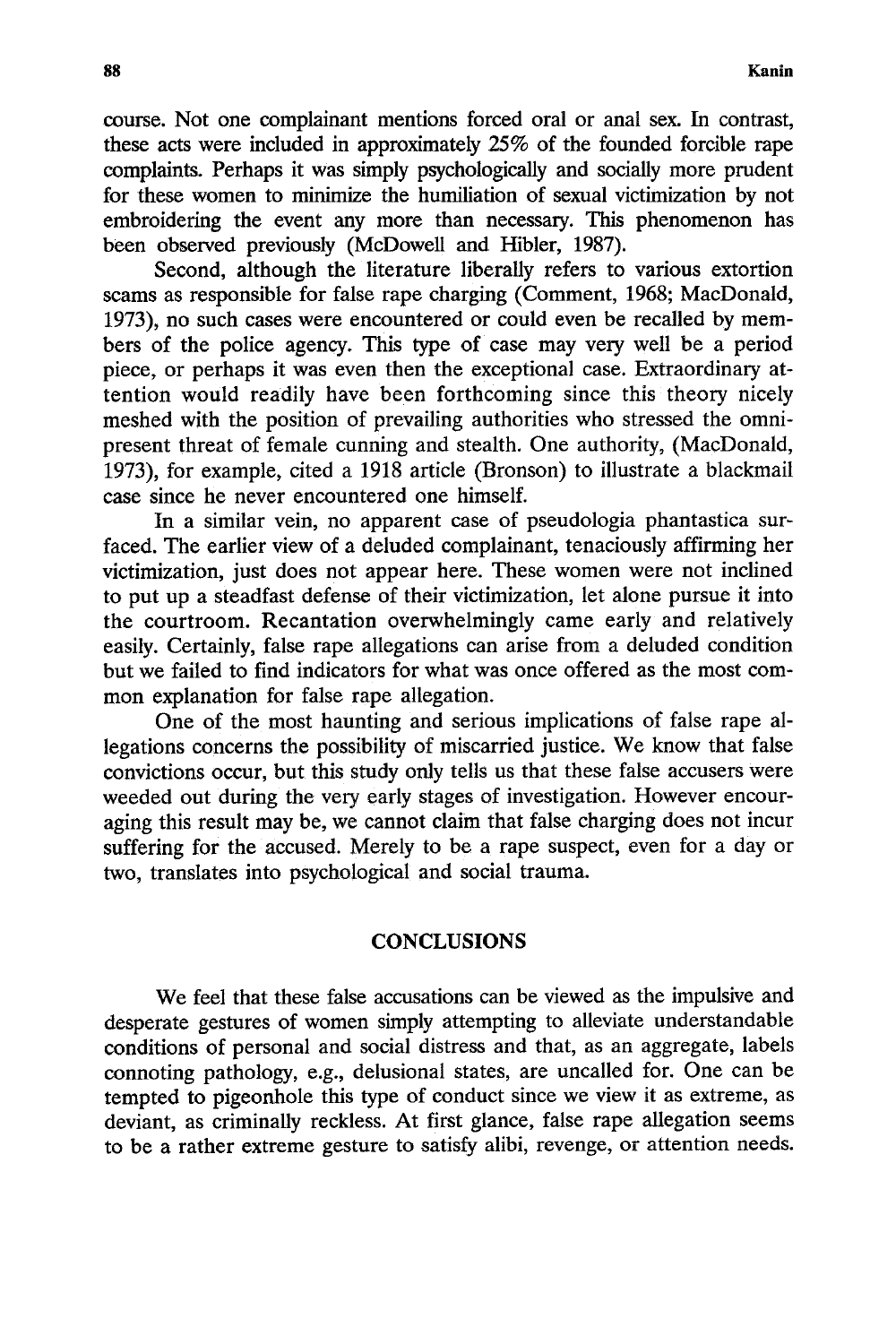Practitioners in the mental health and legal professions, however, will readily recognize that these false rape reports are not really exceptional exaggerations in light of what people rather commonly do in order to satisfy these same needs in other contexts. Consider the extravagant and perjurious accusations that routinely pepper divorce and child custody proceedings, and the inordinate departures from the truth that have accompanied credentialed and respected political and corporate figures in their quest for recognition and office. And think of the petty and commonplace transgressions that people frequently verbalize as reasons for having committed homicide.

No evidence exists to suggest that something unique or defective is in the female condition that prompts such behavior. Rather, something biological, legal, and cultural would seem to make false rape allegations inevitable. If rape were a commonplace victimization experience of men, if men could experience the anxiety of possible pregnancy from illicit affairs, if men had a cultural base that would support their confidence in using rape accusations punitively, and if men could feel secure that victimization could elicit attention and syrnpathy, then men also would be making false rape accusations.

Most problematic is the question of the generalizability of these findings from a single police agency handling a relatively small number of cases. Certainly, our intent is not to suggest that the  $41\%$  incidence found here be extrapolated to other populations, particularly in light of our ignorance regarding the structural variables that might be influencing such behavior and which could be responsible for wide variations among cities. But a far greater obstacle to obtaining "true" incidence figures, especially for larger cities, would be the extraordinary variations in police agency policies (see Comment, 1968; *Newsweek,* 1983; Pepinsky and Jesilow, 1984); variations so diverse, in fact, that some police agencies cannot find a single rape complaint with merit, while others cannot find a single rape complaint without merit. Similarly, some police agencies report all of their unfounded rape cases to be due to false allegation, while other agencies report none of their unfounded declarations to be based on false allegation (Kanin, 1985). Some of these policies are really nothing more than statistical and procedural legerdemain. On the other hand, a degree of confidence exists that the findings reported here are not exaggerations produced by some sort of atypical population, that is, nothing peculiar exists about this city's population composition to suggest that an unusual incidence or patterning of false rape allegations would occur. This city is not a resort/reveling area or a center attracting a transient population of any kind, attributes that have been associated with false rape reporting (Wilson, 1978). The major culprit in this city may weil be a police agency that seriously records and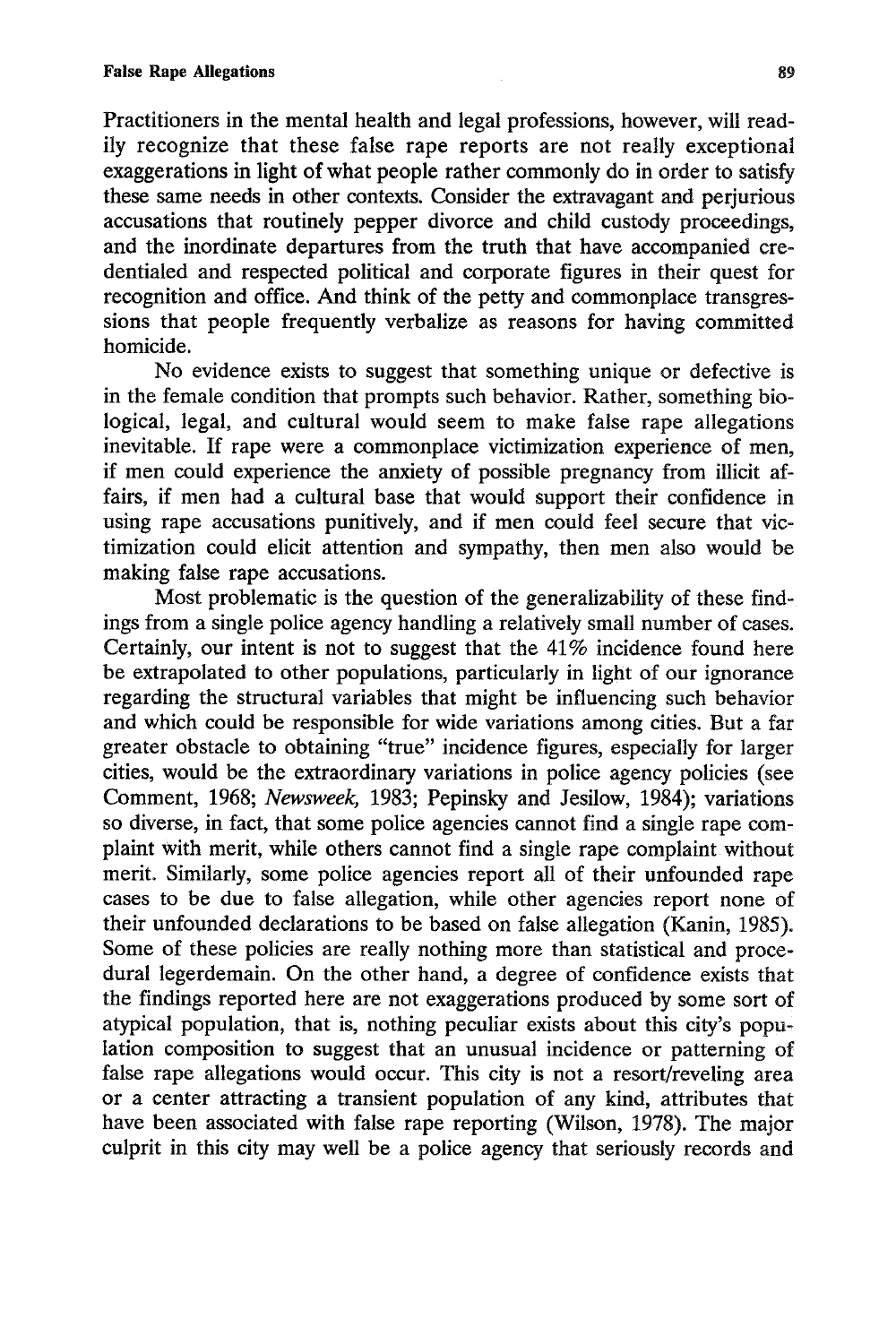pursues to closure all rape complaints, regardless of their merits. We may well be faced with the fact that the most efficient police departments report the higher incidence of false rape allegations. In view of these factors, perhaps the most prudent summary statement that is appropriate from these data is that false rape accusations are not uncommon. Since this effort is the first at a systematic, long-term, on-site investigation of false rape allegations from a single city, future studies in other cities, with comparable policies, must assess the representativeness of these findings.

#### **ADDENDA**

In 1988, we gained access to the police records of two large Midwestern state universities. With the assistance of the chief investigating officers for rape offenses, all forcible rape complaints during the past 3 years were examined. Since the two schools produced a roughly comparable number of rape complaints and false rape allegations, the false allegation cases were combined,  $n = 32$ . This represents exactly 50% of all forcible rape complaints reported on both campuses. Quite unexpectedly then, we find that these university women, when filing a rape complaint, were as likely to file a false as a valid charge. Other reports from university police agencies support these findings (Jay, 1991).

In both police agencies, the taking of the complaint and the follow-up investigation was the exclusive responsibility of a ranking female officer. Neither agency employed the polygraph and neither declared the complaint false without a recantation of the charge. Most striking is the patterning of the reasons for the false allegations given by the complainants, a patterning similar to that found for the nonstudent city complainants. Approximately one half (53%) of the false charges were verbalized as serving an alibi function. In every case, consensual sexual involvement led to problems whose solution seemed to be found in the filing of a rape charge. The complaints motivated by revenge, about 44%, were of the same seemingly trivial and spiteful nature as those encountered by the city police agency. Only one complainant fell into the attention/sympathy category. These unanticipated but supportive parallel findings on university populations suggest that the complications and conflicts of heterosexual involvements are independent of educational level. In fact, we found nothing substantially different here from those cases encountered by our city police agency.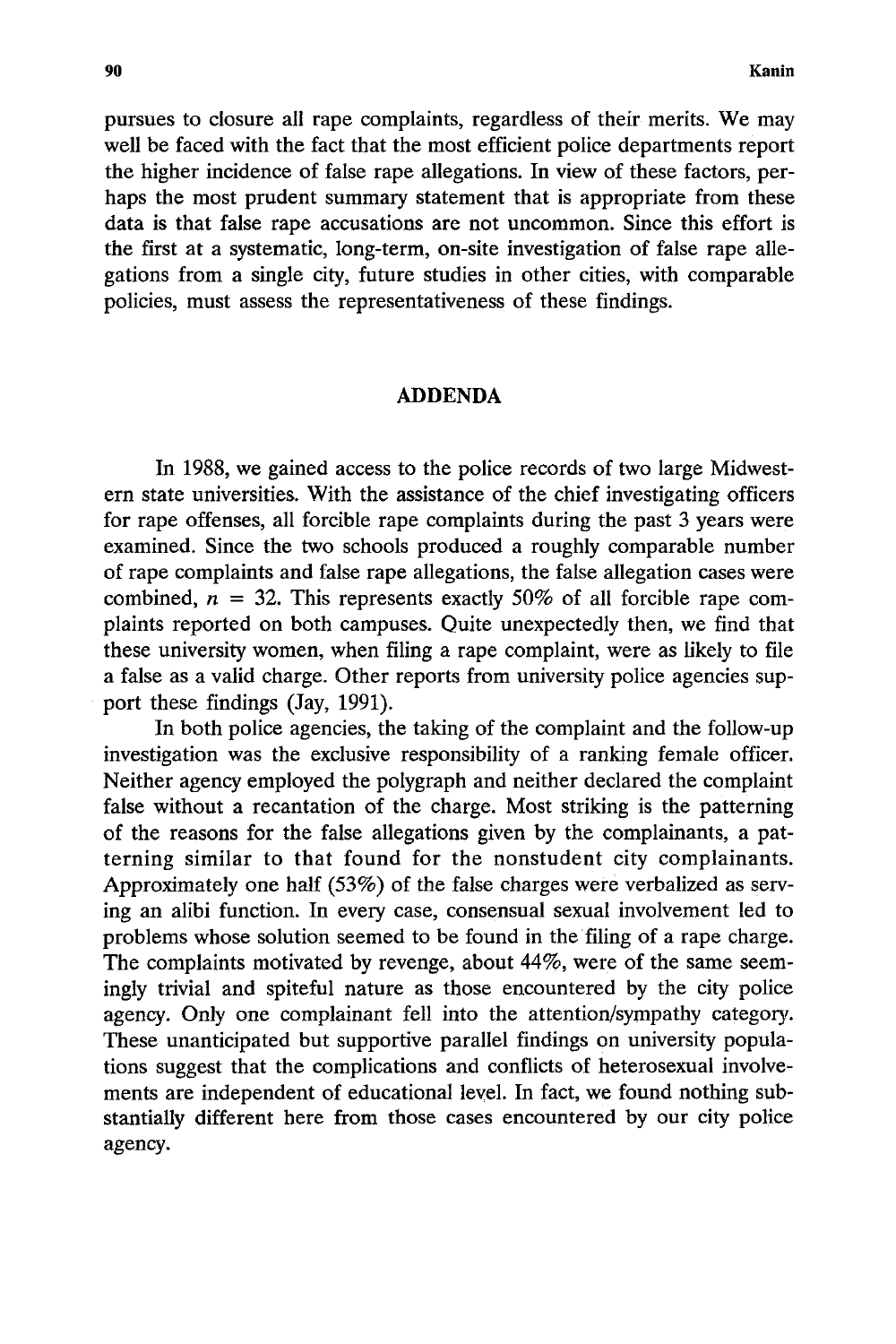#### REFERENCES

Abelson, E. S. (1989). The invention of kleptomania. *Signs* 15: 123-143.

- Bessmer, S. (1984). *The Laws of Rape,* Praeger, New York.
- Bronson, F. R. (1918). False accusations of rape. *Am. Z Urol. Sex.* 14: 509-510.

Brownmiller, S. (1975). *Against Our Will,* Simon and Schuster, New York.

- Clark, L., and Lewis, D. (1977). *The Price of Coercive Sexuality,* Woman's Press, Toronto.
- Comment. (1968). Police discretion and the judgement that a crime has been committed. *Univ. Penn. Law Rev.* 117: 227-322.
- Comment. (1970). The corroboration rule and crimes accompanying a rape. *Univ. Fenn. Law Rer.* 118: 458-472.
- Comment. (1973). Complainant credibility in sexual offense cases: A survey of character testimony and psychiatrie experts. Z *Crim. Law and Crim.* 64: 67-75.
- Deutsch, H. (1944). *The Psychology of Women,* Vol. 1, Grune and Stratton, New York.

Edwards, S. (1981). *Female Sexuality and the Law,* Martin Robertson, London.

- Edwards, S. (1983). Sexuality, sexual offenses, and conceptions of victims in the criminal justiee proeess. *Victimology 8:* 113-130.
- Freud, S. (1933). *New lntroductory Lectures on Psychoanalysis,* Norton, New York.
- Grablewski, J. T. (1958). Necessity and corroboration of prosecutrix's testimony in prosecution for rape. *Villanova Law Rev.* 3: 220-222.
- Grano, J. D. (1990, Spring). Free speech v. The University of Michigan. *Acad. Quest.,* pp. 7-22.
- Guttmacher, M., and Weihofen, H. (1952). *Psychiatry and the Law,* Norton, New York.
- Hibey, R. A. (1973). The trial of a rape case: An advocate's analysis of corroboration, consent, and character. *Am. Crim. Law Rev.* 11: 309-334.
- Homey, K. (1933). *Feminine Psychology,* Norton, New York.
- Hursch, C. (1977). *The Trouble with Rape,* Nelson-Hall, Chicago.
- Jay, D. R. (1991). Victimization on the college campus: A look at three high-profile cases. *Campus Law En force,* 35-37.
- Juliver, M. (1960). Psychiatric opinions as to credibility of witnesses: A suggested approach. *Cal. Law Rev.* 48: 648-683.
- Kanin, E. J. (1982). Female rape fantasies: A victimizaüon study. *Victimology* 7: 114-121.
- Kanin, E. J. (1985). Unfounded rape. Paper presented at the Academy of Criminal Justice Sciences annual meeting, Las Vegas, NV.
- Katz, S., and Mazur, M. (1979). *Understanding the Rape Victim,* Wiley, New York.
- Krasner, W., Meyer, L., and Carroll, N. (1976). *Victims of Rape,* U. S. Government Printing Office, Washington, DC.
- LaFree, G. (1989). *Rape and Criminal Justice,* Wadsworth, Belmont, CA.
- Lowe, M. (1984). The role of the judiciary in the failure of the sexual offenses (amendment) act to improve the treatment of the rape victim. In Hopkins, J. (ed.), *Perspectives on Rape and Sexual Assault,* Harper and Row, London, pp. 67-88.

MacDonald, J. (1971). *Rape Offenders and their Victims*, Charles C Thomas, Springfield, IL. MacDonald, J. (1973). False accusations of rape. *Med. Aspects Hum. Sex.* 7: 170-193.

- Menninger, K. A. (1933). Cited in Wigmore, J. (1940). *Evidence in Trials at Common Law,*  Little Brown, Boston.
- McDowell, C. P., and Hibler, N. S. (1987). False allegations. In Hazelwood, R. R. and Burgess, A. W. (eds.), *Practical Aspects of Rape Investigation,* Elsevier. New York.

Newsweek. (May 16, 1983). Burying crime in Chicago.

- O'Reilly, H. J. (1984). Crisis intervention with victims of forcible rape: A police perspective. In Hopkins, J. (ed.), *Perspectives on Rape and Sexual Assault,* Harper and Row, London, pp. 89-103.
- Payton, G. T, (1967). *Patrol Procedures,* Legal Book, Los Angeles.
- Pepinsky, H. E, and P. Jesilow (1984). *Myths that Cause Crime,* Seven Locks Press, Cabin John, MD.
- Russell, D. E. H. (1984). *Sexual Exploitation,* Sage, Beverly Hills.